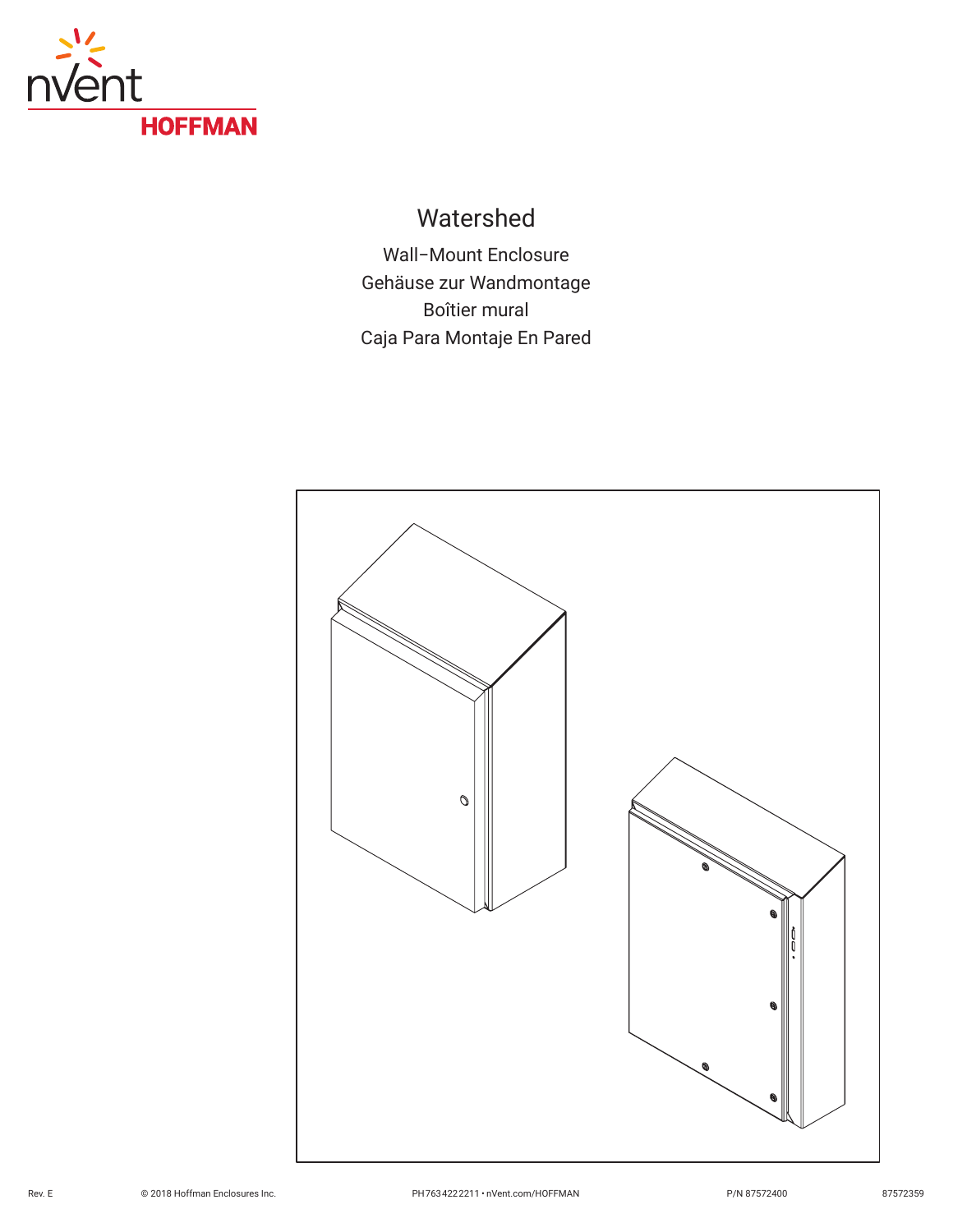# **AWARNING AWARNUNG AWERTISSEMEMENT A PRECAUCION**



To avoid electric shock, do not energize any circuits before all internal and external electrical and mechanical clearances are checked to assure that all assembled equipment functions safely and properly. Um elektrische Schocks zu vermeiden, setzen Sie die Stromkreise erst dann Spannung aus, wenn alle internen und externen mechanischen Sicherheitsabstände überprüft worden sind, um sicherzustellen, daß alle zusammengebauten Geräte sicher und ordnungsgemäß funktionieren.

Pour éviter les décharges électriques, n'activer aucun circuit avant de vérifier tous les circuits internes et externes et tous les dégagements mécaniques afin de s'assurer que les fonctions de tous les équipements assemblés fonctionnent correctement et en toute sécurité.

Para evitar una descarga eléctrica no energice ningun circuito antes de que todos los espacios mecánicos y eléctricos (internos y externos) se revisen para asegurar que todo el equipo ensamblado funcione bien y de manera segura.

#### **Notice:**

- Use of enclosure shall comply with manufacture's specification.<br>• Cleaning instructions shall comply with equipment manufacture
- Cleaning instructions shall comply with equipment manufacture's specification.
- Maintenance procedures and schedule shall follow equipment manufacture's specification.

## HARDWARE KITS

- Included with your Hoffman enclosure is a complete package of hardware for back panel installation. Also provided is all the necessary hardware for grounding the back panel and doors to the enclosure body.
- The proper installation procedures for grounding the doors, covers, and optional panels is included with the ground kits.
- Ground wires are available from Hoffman Enclosures. Consult the latest Hoffman Specifiers Guide.

#### **Nachricht:**

- Gebrauch von Einschließung stimmt mit Spezifikation der Herstellung überein.
- Reinigung Anweisungen stimmen mit Spezifikation der Ausrüstung Herstellung überein.
- Wartung Verfahren und Zeitplan folgen Spezifikation der Ausrüstung Herstellung.

# HARDWARE−PAKETE

- Für die Installation der Rückwand ist ein komplettes Hardware−Paket im Lieferumfang des Hoffman Gehäuses enthalten. Ferner werden alle Hardware−Bauteile mitgeliefert, die für die Erdung der Rückwand und Türen am Gehäuse erforderlich sind.
- Die korrekten Installationsverfahren für die Erdung der Türen, der Abdeckungen und der wahlweise freigestellten Verkleidungen wird mit den Grundinstallationssätzen umfaßt.
- Erdungsdrähte sind bei Hoffman Engineering erhältlich. Konsultieren Sie den Hoffman Specifiers Guide.

#### **Notification:**

- L'utilisation de la clôture sera conforme aux spécifications de la fabrication.
- Les instructions de nettoyage seront conformes aux spécifications de la fabrication d'équipement.
- Les procédures et le programme d'entretien suivront les spécifications de la fabrication d'équipement.

### KITS D'ACCESSOIRES

- Un paquet complet d'accessoires pour l'installation du panneau arrière est fourni avec le meuble Hoffman. Est également fourni tout le matériel nécessaire de mise à la terre du panneau et des portes du corps du meuble.
- Les procédures d'installation appropriées pour fondre les portes, les couvertures, et les panneaux facultatifs est incluses avec les kits moulus.
- Les fils de mise à la terre sont disponibles à Hoffman Engineering. Consulter le guide des identificateurs Hoffman.

## **Aviso:**

- El uso del recinto se conformará con la especificación de la fabricación.
- Las instrucciones de la limpieza se conformarán con la especificación de la fabricación del equipo.
- Los procedimientos y el horario de mantenimiento seguirán la especificación de la fabricación del equipo.

### **ACCESORIOS**

- Estos se incluyen en el enclaustro Hoffman y comprende en paquete con el equipo para la instalación del panel trasero. También se proporciona todo el equipo necesario para hacer tierra de las puertas del panel inferior al cuerpo del enclaustro.
- Los procedimientos de instalación apropiados para poner a tierra las puertas, las cubiertas, y los paneles opcionales se incluyen con los kits de tierra.
- Los cables de tierra están disponibles en Hoffman Engineering. Consulte la guia de Hoffman quelo especifica.

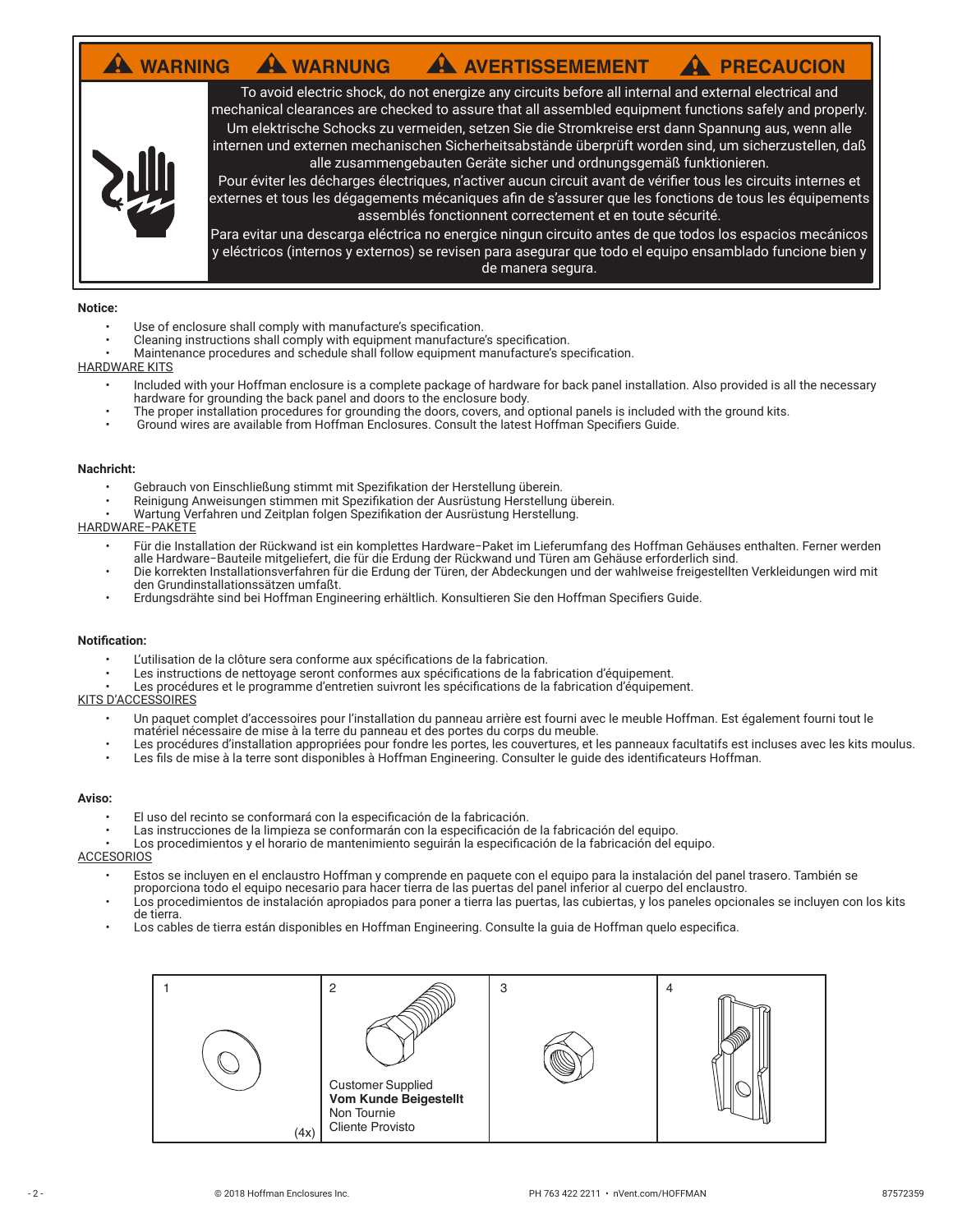#### **Mounting Instructions (wall−mounting) Montageanleitung (wandbefestigung) Instructions De Montage (en montage mural) Instrucciones Para Montaje (montaje de pared)**



Mounting holes have been provided in the back of the enclosure for convenient mounting through the enclosure. Attach enclosure to wall or other structure using customer supplied 3/8 inch or M8 fastener, flat washers, and nuts. To insure proper sealing and enclosure protection rating, use the provided sealing washers. Install sealing washers inside the enclosure with rubber face against the enclosure.

\* To maintain NSF certification, seal perimeter between enclosure back and mounting surface with silicon rubber sealant.

Auf der Rückseite des Gehäuses befinden sich Montagelöcher für eine bequeme Montage durch das Gehäuse. Befestigen Sie das Gehäuse mit 3/8" oder M8 Schrauben, flachen Unterlegscheiben und Muttern (vom Kunden zu besorgen) an der Wand oder einer anderen Konstruktion. Zur Gewährleistung einer ordnungsgemäßen Abdichtung und Sicherheitsratifizierung des Gehäuses sind die mitgelieferte Dichtringe zu verwenden. Dichtringe im Gehäuse mit der Gummifläche gegen die Gehäusewand installieren.

\* NSF Bescheinigung beibehalten, Dichtung Umkreis zwischen Einschließung Rückseite und Befestigungsfläche mit Silikongummidichtungsmittel.

Des trous de fixation ont été prévus à l'arrière de l'élément pour en faciliter le montage. Fixer l'élément au mur ou à toute autre structure en utilisant une attache 3/8 po. ou M8, des rondelles plates et des écrous à pourvoir par le client. Pour assurer un scellement correct et un bon niveau de protection de l'élément, utiliser les rondelles de scellage fournies. Placer ces rondelles à l'intérieur de l'élément, la partie en caoutchouc contre l'élément.

\* Pour maintenir la certification de NSF, périmètre de joint entre le dos de clôture et la surface de montage avec le mastic en caoutchouc de silicium.

La parte de atrás del enclaustro (caja) tiene orificios , a través de los cuales se hace el montaje en la pared o alguna otra estructura, utilizando el siguiente material (proporcionado por el cliente): un seguro de 3/8 de pulgada o M8, arandela plana y tornillos. Para asegurar que el sello y el nivel de protección es el apropiado se proporciona la arandela para sellado. Instale la arandela dentro de la caja, poniendo la cara superior del plástico sobre el enclaustro.

\* Para mantener la certificación del NSF, perímetro del sello entre la parte posteriora del recinto y la superficie de montaje con el sellante del caucho del silicio.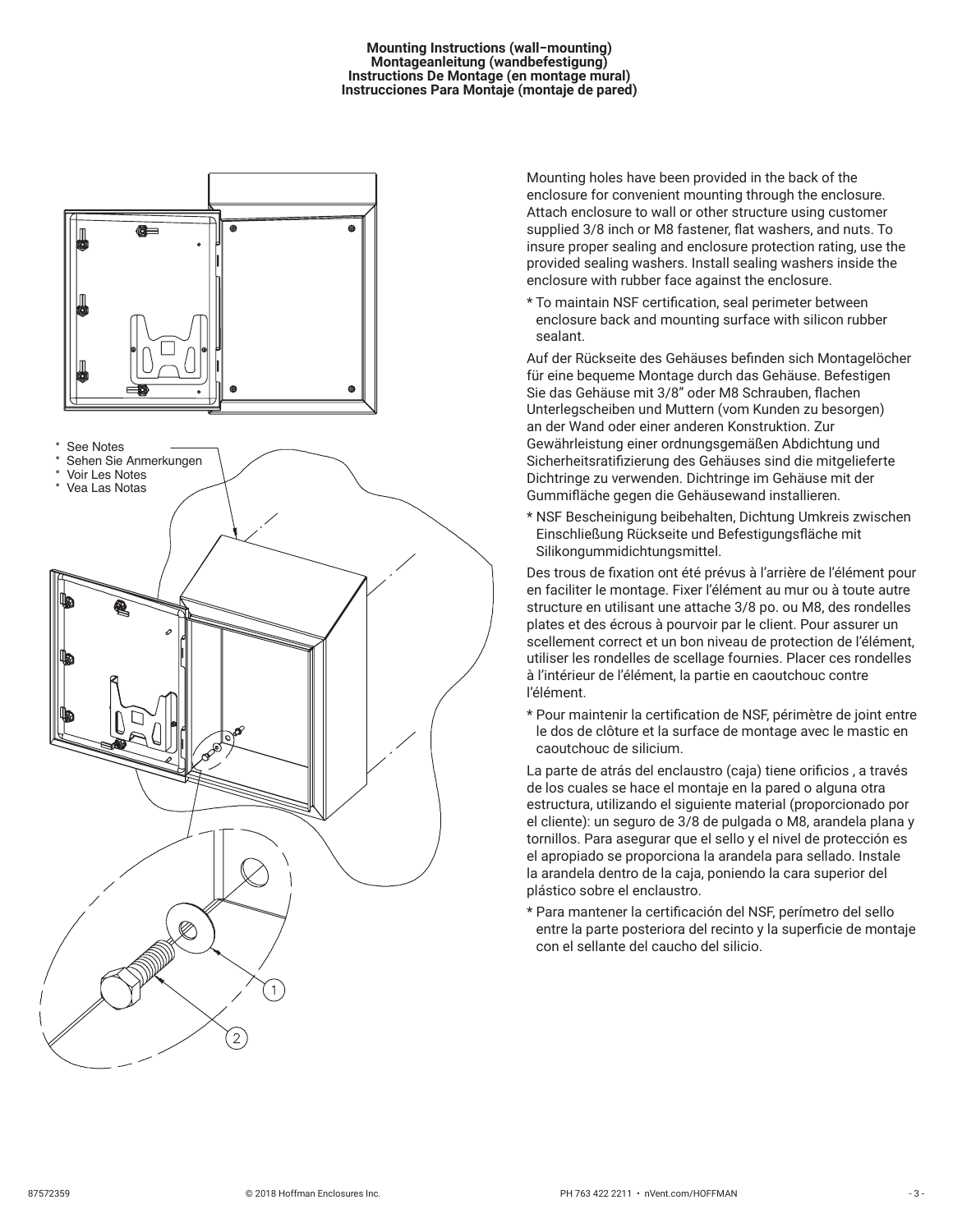#### **Mounting Instructions (mounting feet) Montageanleitung (montagefüße) Instructions De Montage (pattes de fixation murale) Instrucciones Para Montaje (patas de montaje)**



Mounting Feet

UL Requirement:

- Use of mounting feet is mandatory on all type 4,4X applications.
- \* To maintain NSF certification, seal perimeter between mounting feet (item 4) and mounting surface with silicon rubber sealant.

The use of the optional mounting feet allows simple mounting with fasteners outside the enclosure.

- Steel Zinc Plated Mounting Foot Kit P/N C−MFK
- Stainless Steel Mounting Foot Kit P/N C−MFKSS
- Composite Mounting Foot Kit P/N C−MTGFT

Kits provide all necessary hardware to install the mounting feet as shown. *(order separately)*

Montagefüße

UL Anforderungen:

- Gebrauch von Befestigung der Füße vorgeschrieben an allen Anwendungen der Art 4,4X.
- \* NSF Bescheinigung beibehalten, Dichtung Umkreis zwischen Montagefüßen (Einzelteil 4) und Befestigungsfläche mit Silikongummidichtungsmittel.

Die Verwendung der optionalen Montagefüße erlaubt eine einfache Montage mit Schrauben von außerhalb des Gehäuses.

- Montagefußbausatz, verzinkt, C−MFK
- Montagefußbausatz, Edelstahl, C−MFKSS
- Montagefußbausatz, Verbund, C−MTGFT

Bausätze beinhalten alle notwendige Hardware um die Montagefüße wie abgebildet zu installieren. *(getrennt bestellen)*

#### Pattes de Montage

Exigence du UL

- Utilisation de monter des pieds obligatoires sur toutes les applications du type 4,4X.
- \* Pour maintenir la certification de NSF, périmètre de joint entre les pieds de support (point 4) et surface de montage avec le mastic en caoutchouc de silicium.
- Pattes de montage Kit, zinc plaque acier C−MFK
- Pattes de montage Kit, acier inoxidable C−MFKSS
- Pattes de montage Kit, composite C−MTGFT

Les Kits contiennent tous les éléments nécessaires pour installer les pattes de montages comme montrés. *(obtenez separatement )*

## Pie de montaje

Los requisitos del UL:

- Uso de montar los pies obligatorios en todos los usos del tipo 4,4X.
- \* Para mantener la certificación del NSF, perímetro del sello entre los pies del montaje (artículo 4) y superficie de montaje con el sellante del caucho del silicio.

El uso opcional de estos, permite un montaje más sencillo con seguros en el exterior de la caja.

- Juego de pie de mantaje de acero Zinc plateado C−MFK
- Juego de pie de montaje de acero inoxidable C−MFKSS
- Juego de pie de montaje compuesto C−MTGFT

Los kits proporcionan a toda la dotación física necesaria para instalar los pies del montaje según lo mostrado. *(ordenar por separado)*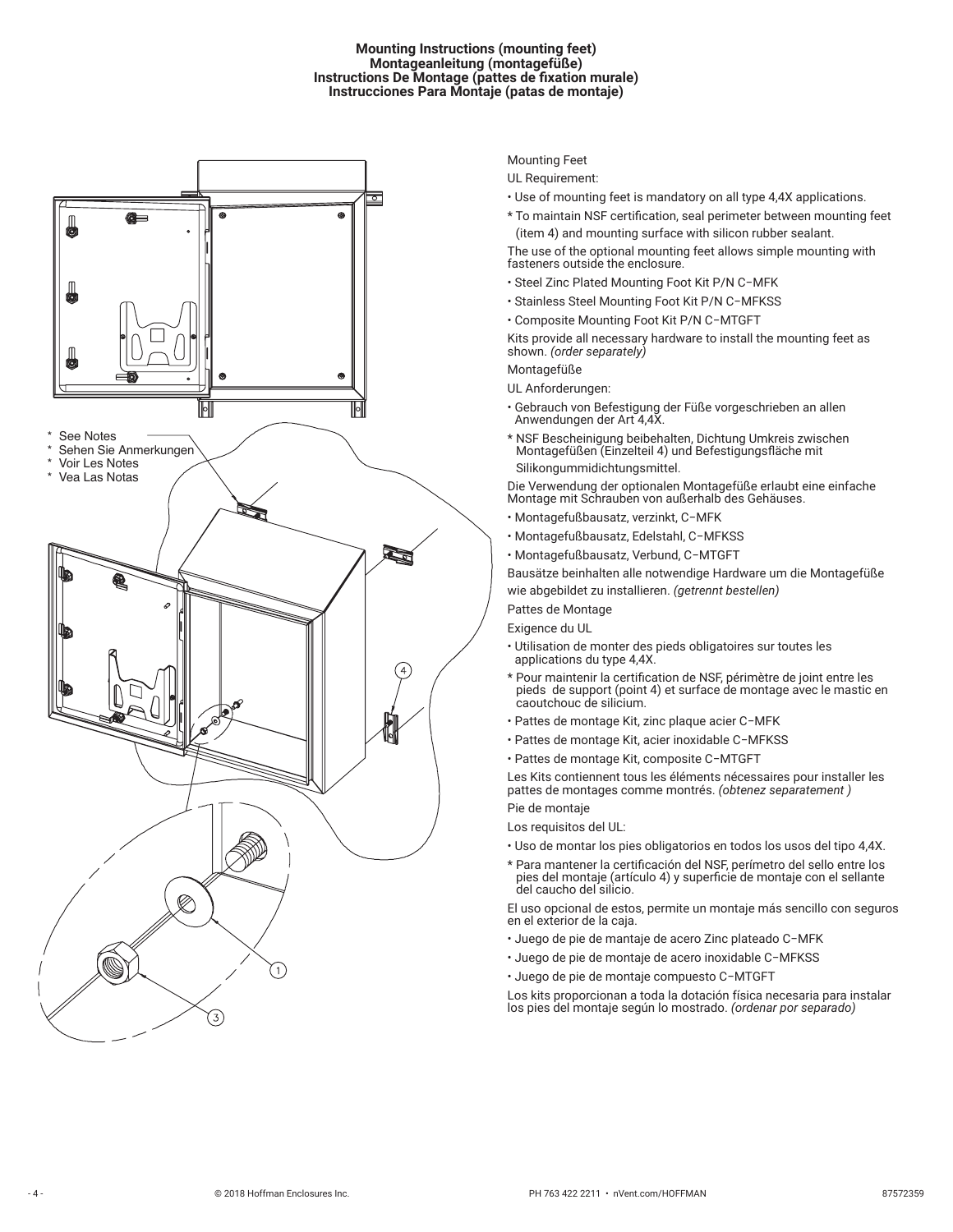## **English Enclosure Alterations**

Hoffman cannot assure the safety or effectiveness of any alterations or additions not made by Hoffman Enclosures Inc. However, the following information may be helpful. These instructions do not eliminate the need to consult with equipment manufacturers and to observe all regulatory agency procedures and safe practices to assure the proper electrical and mechanical function of Hoffman products in each particular application.

# **1. Mounting Instructions**

- a. Wall−mounted enclosures have either an internal mounting means or external mounting feet. Proper fasteners must be used in all mounting holes to secure the enclosure to the wall.
- b. Floor−mounted enclosures have floor−stands (legs) which include mounting plates. Proper fasteners must be used in all mounting holes to securely anchor the enclosure to the floor.

# **2. Door Closing Adjustments**

a. Single door (wall mounted)

If the surface on which the enclosure is mounted is not flat, the door may not open and close properly. Also, if heavy equipment is mounted on a large door, the door may sag slightly. If the top of the door strikes the lip which extends around the body opening, place metal shims behind the mounting foot which is located at the bottom of the enclosure and closest to the door hinge. Place the shims between the mounting foot and the wall or mounting surface. Be sure all mounting screws are tightened securely.

# **3. Panel Installation**

When the interior panel is being installed, it may be necessary to bend one or more mounting studs slightly to permit the panel to fit in place. Simply position the panel on the studs that line up properly and pry the other studs into position with a suitable screwdriver inserted through the panel holes.

# **4. Print Pocket**

The print pocket on the door can be inverted or removed entirely.

# **ACCESSORIES AND HARDWARE**

Lock kits and latch kits are available for field or factory installation on many types of Hoffman enclosures. Lock kits provide key−locking capabilities. Latch kits permit rapid access to enclosure interiors while retaining the oil tight and dust tight features.

Louver plate kits provide ventilation in enclosures where internal heat is a problem.

Floor−stand kits for converting wall mounting enclosures to floor mounting are available for field or factory installation on single door NEMA 12 and NEMA 4 enclosures.

Drip shield kits are available for field or factory installation on single door and double door NEMA 12 enclosures.

Electrical interlocks provide a positive internal safety lockout on electrical enclosures while the enclosure contents are energized.

Swing−out panel kits provide a means of mounting gauges, switches, pilot lights and other components near the front of the enclosure.

Safety Lockouts protect personnel and equipment by enabling multiple padlocks to be installed on a de−energized switch.

Window kits are available for many types of Hoffman enclosures.

Corrosion inhibitors protect interior components of enclosures, wireway, consoles, etc. from corrosion. There are no coatings, oils, or greases to apply.

Hole seals are used to seal extra conduit openings, pushbutton holes, cutouts, etc. against dust, dirt, oil, and water.

Terminal kit assemblies provide an easy method to mount terminal blocks in many types of Hoffman enclosures.

Folding Shelves can be used to support instruments and test equipment.

Pedestals are used to provide floor mounting at a working height for small to medium size enclosures.

Standoffs are used for cleaning access on back side of enclosure.

Mounting foot kit is used for external wall−mounting.

Temperature Control options are available to provide an optimal environment for your controls. Options include louvers, filter fans, heat exchangers, air conditioners, and electric heaters.

Data Pocket Kits offer a convenient place for documentation.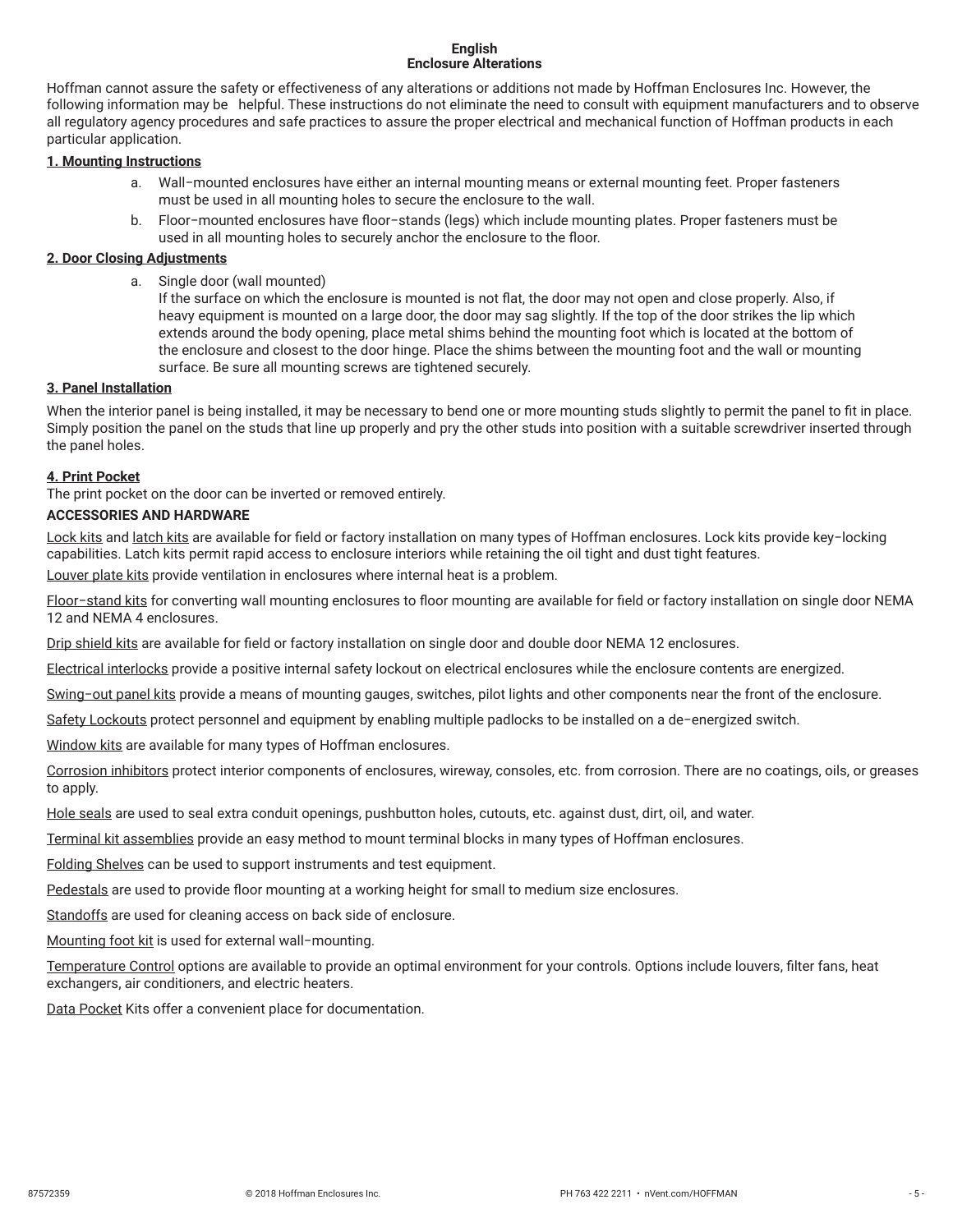## **Deutsch Einschließung Änderungen**

Hoffman kann nicht der Sicherheit oder der Wirksamkeit von irgendwelchen Änderungen oder von Hinzufügung versichern, die nicht von Hoffman Enclosures Inc. gebildet werden. Jedoch können die folgenden Informationen nützlich sein. Diese Anweisungen beseitigen nicht die Notwendigkeit, mit Geräteherstellern zu beraten und alle Verfahren und sichere Praxis der Aufsichtsbehörde zu beobachten, der korrekten elektrischen und mechanischen Funktion von den Hoffman Produkten in jeder bestimmten Anwendung zu versichern.

# **1. Montageanleitung**

- a. Wall angebrachte Einschließungen haben irgendein Mittel einer interne Montage oder externe Montagefüße. Korrekte Befestiger müssen in allen Entlüftungslöchern benutzt werden, um die Einschließung an die Wand zu befestigen.
- b. Breiten Sie angebrachte Einschließungen haben Fußbodenstandplätze aus (Beine) die Montageplatten miteinschließen. Korrekte Befestiger müssen in allen Entlüftungslöchern benutzt werden, um die Einschließung am Fußboden sicher zu befestigen.

# **2. Tür−Schließende Justagen**

a. Einzelne Tür (Wand angebracht)

Wenn die Oberfläche, an der die Einschließung angebracht wird, nicht flach ist, die Tür kann möglicherweise nicht sich öffnen und schließt richtig. Auch wenn schwere Ausrüstung an einer großen Tür angebracht wird, kann die Tür etwas absacken. Wenn die Oberseite der Tür die Lippe anschlägt, die um die Körperöffnung verlängert, setzen Sie Metallmeßplättchen hinter den Montagefuß, der an der Unterseite der Einschließung und am nähsten zum Türscharnier errichtet wird. Zwischen setzen Sie die Meßplättchen den Montagefuß und die Wand oder Befestigungsfläche. Seien Sie sicher, daß alle Befestigungsschrauben sicher festgezogen werden.

# **3. Installation Der Rückwand**

Wenn die Innenverkleidung angebracht wird, kann es notwendig sein, einen oder mehr Montagebolzen etwas zu verbiegen, um die Verkleidung zu ermöglichen, in Platz zu passen. Bringen Sie einfach die Verkleidung auf die Bolzen in Position, die richtig ausrichten und die anderen Bolzen in Stellung mit einem verwendbaren Schraubenzieher sich einmischen, der durch die Verkleidung Bohrungen eingesetzt wird.

# **4. DruckTasche**

Die Drucktasche auf der Tür kann völlig umgekehrt werden oder entfernt werden.

# **ZUSATZGERÄTE UND KLEINTEILE**

Verriegelung Installationssätze und Verriegelung Installationssätze sind für Feld− oder Fabrikinstallation auf vielen Arten Hoffman Einschließungen vorhanden. Verriegelung Installationssätze liefern die Schlüssel−Blockierung von von Fähigkeiten. Verriegelung Installationssätze ermöglichen schnellen Zugang zu den Einschließung Inneren, beim des Öls fest behalten und wischen feste Eigenschaften ab.

Luftschlitzplatte Installationssätze liefern Ventilation in den Einschließungen, in denen interne Hitze ein Problem ist.

Fußbodenstandplatzinstallationssätze für umwandelnde Wandmontageeinschließungen zur Fußbodenmontage sind für Feld− oder Fabrikinstallation auf einzelnen Tür NEMA 12 und NEMA 4 Einschließungen vorhanden.

Tropfenfängerschildinstallationssätze sind für Feld− oder Fabrikinstallation auf einzelner Tür und doppelten Tür NEMA 12 Einschließungen vorhanden.

Elektrische Sicherheitskreise stellen eine positive interne Sicherheit Aussperrung auf elektrischen Einschließungen zur Verfügung, während der Einschließung Inhalt angezogen wird.

Ausschwenkbare Verkleidung Installationssätze liefern Mittel der Montagelehren, der Schalter−, Dauerflammen und anderer Bestandteile nahe der Frontseite der Einschließung.

Sicherheit Aussperrungen schützen Personal und Ausrüstung, indem sie mehrfachen padlocks ermöglichen, auf einen abgefallenen Schalter angebracht zu werden.

Fensterinstallationssätze sind für viele Arten Hoffman Einschließungen vorhanden.

Korrosion Hemmnisse schützen Innenbestandteile von Einschließungen, wireway, von Konsolen, von etc. vor Korrosion. Es gibt keine Schichten, Öle oder Fette zum zuzutreffen.

Bohrung Dichtungen werden benutzt, um Extrarohröffnungen, pushbutton Bohrungen, Ausschnitte, etc. gegen Staub, Schmutz, Öl und Wasser zu versiegeln.

Terminalinstallationssätze liefern eine einfache Methode, um Klemmenblöcke in viele Arten Hoffman Einschließungen anzubringen.

Faltende Regale können benutzt werden, um Instrumente und Testgerät zu stützen.

Untersätze werden benutzt, um Fußbodenmontage auf einer Arbeitshöhe für kleines zu den mittlere Größe Einschließungen zur Verfügung zu stellen.

Distanzhülsen werden für Reinigung Zugang auf Rückseite der Einschließung benutzt.

Montagefußinstallationssatz wird für externe Wand−Montage benutzt.

Temperaturreglerwahlen sind vorhanden, ein optimales Klima für Ihre Kontrollen zur Verfügung zu stellen. Wahlen schließen Luftschlitze, Filterventilatoren, Wärmeaustauscher, Klimaanlagen und elektrische Heizungen mit ein.

Daten−Pocket Installationssätze bieten einen bequemen Platz für Unterlagen an.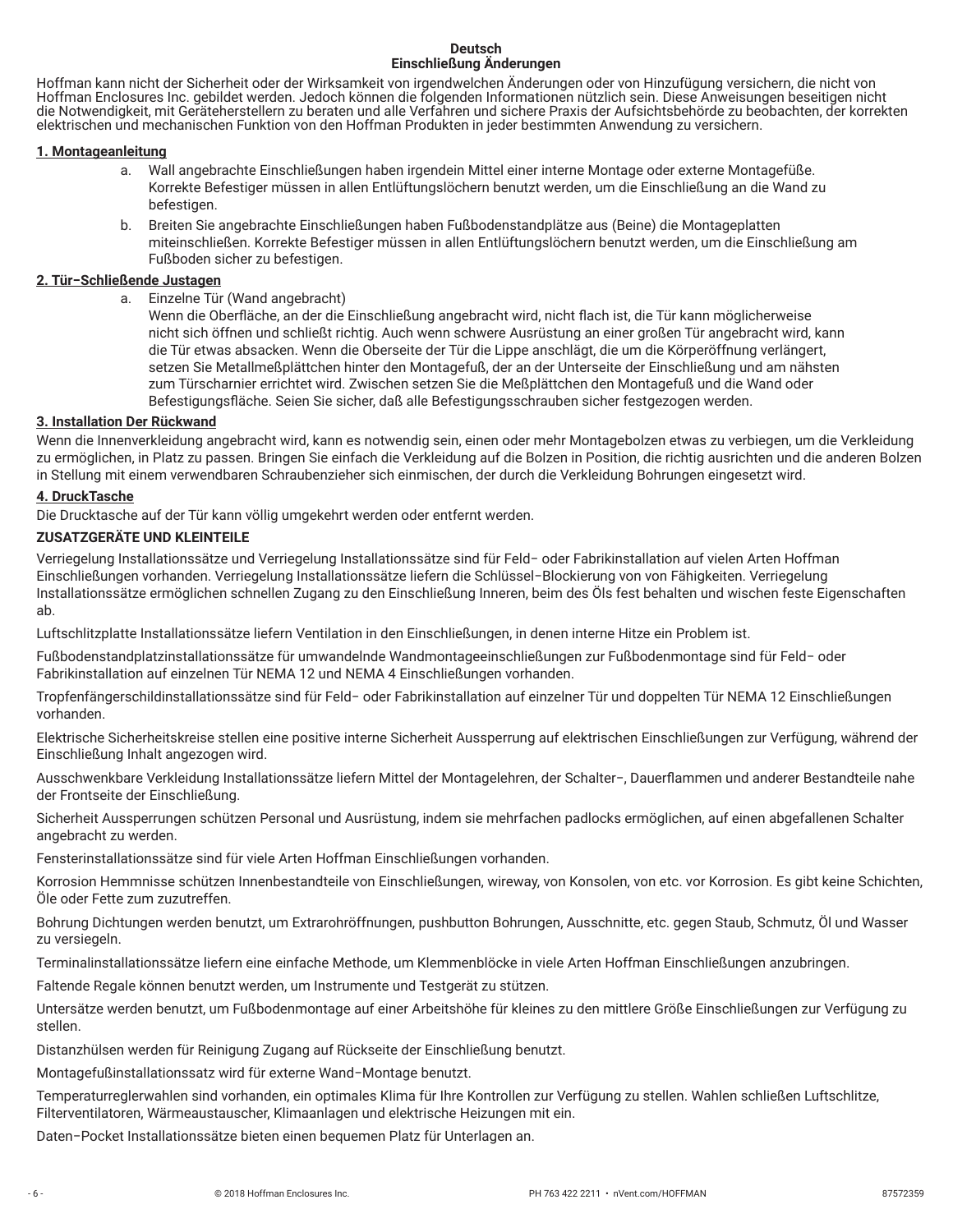## **Français Changements de Clôture**

Hoffman ne peut pas assurer la sûreté ou efficacité of aucun changement ou additions non faites par Hoffman Enclosures inc.. Cependant, l'information suivante peut être utile. Ces instructions n'éliminent pas la nécessité de consulter avec des fabricants d'équipement et d'observer procédures d'organisme de normalisation et pratiques tout le sûres d'assurer la fonction électrique et mécanique appropriée des produits de Hoffman dans chaque application particulière.

# **1. Instructions de montage**

- a. Murez les clôtures montées ont l'un ou l'autre des moyens internes d'un support ou des pieds externes de support. Des attaches appropriées doivent être employées en tous les trous de support pour fixer la clôture au mur.
- b. Les clôtures fixées au sol ont des stands de plancher (jambes) qui incluent des plats de support. Des attaches appropriées doivent être employées en tous les trous de support pour ancrer solidement la clôture au plancher.

# **2. Ajustements Se fermants De Porte**

a. Porte simple (mur monté)

Si la surface sur laquelle la clôture est montée n'est pas plate, la porte peut ne pas s'ouvrir et ne se ferme pas correctement. En outre, si l'équipement lourd est monté sur une grande porte, la porte peut fléchir légèrement. Si le dessus de la porte heurte la lèvre qui entoure l'ouverture de corps, placez les cales en métal derrière le pied de support qui est plac au fond de la clôture et le plus proche de la charnière de porte. Placez les cales entre le pied de support et le mur ou la surface de montage. Soyez sûr que toutes les vis de support sont serrées solidement.

# **3. Installation du Panneau**

Quand le panneau intérieur est installé, il peut être nécessaire de plier un ou plusieurs goujons de fixation légèrement pour permettre au panneau d'aller en place. Placez simplement le panneau sur les goujons qui alignent correctement et soulèvent les autres goujons en l'place avec un tournevis approprié passé dans les trous de panneau.

# **4. Poche D'Impression**

La poche d'impression sur la porte peut être inversée ou enlevée entièrement.

# **ACCESSOIRES ET MATÉRIEL**

Les kits de serrure et les kits de verrou sont disponibles pour l'installation de champ ou d'usine sur beaucoup de types de clôtures de Hoffman. Les kits de serrure fournissent clef−fermer des possibilités à clef. Les kits de verrou permettent l'accès rapide aux intérieurs de clôture tout en maintenant l'huile fortement et époussettent les dispositifs serrés.

Les kits de plat d'auvent fournissent la ventilation dans les clôtures où la chaleur interne est un problème.

Les kits de stand de plancher pour des clôtures convertissantes de support de mur au support de plancher sont disponibles pour l'installation de champ ou d'usine sur des clôtures simples de la NEMA 12 et de la NEMA 4 de porte.

Les kits de bouclier d'égouttement sont disponibles pour l'installation de champ ou d'usine sur simples la porte et les doubles clôtures de la NEMA 12 de porte.

Les couplages électriques fournissent un verrouillage interne positif de sûreté sur des clôtures électriques tandis que le contenu de clôture active.

Les kits swing−out de panneau fournissent des moyens des mesures de support, des lampes témoin de commutateur et et d'autres composants près de l'avant de la clôture.

Les verrouillages de sûreté protègent le personnel et l'équipement en permettant aux padlocks multiples d'être installés sur un commutateur déactivé.

Les kits de fenêtre sont disponibles pour beaucoup de types de clôtures de Hoffman.

Les inhibiteurs de corrosion protègent les composants intérieurs des clôtures, wireway, des consoles, etc. contre la corrosion. Il n'y a aucun enduit, pétrole, ou graisse à appliquer.

Des joints de trou sont utilisés pour sceller des ouvertures supplémentaires de conduit, des trous à bouton−poussoir, des coupes−circuit, etc. contre la poussière, la saleté, le pétrole, et l'eau.

Les kits terminaux fournissent une méthode facile pour monter les TB dans beaucoup de types de clôtures de Hoffman.

Des étagères se pliantes peuvent être employées pour soutenir les instruments et l'équipement d'essai.

Des piédestaux sont employés pour fournir le support de plancher à une hauteur de de travail pour des clôtures petites à moyennes de taille. Des entretoises sont utilisées pour l'accès de nettoyage de l'arrière de la clôture.

Le kit de pied de support est employé pour le mur−support externe.

Les options de commande de température sont disponibles pour fournir un environnement optimal pour vos commandes. Les options incluent des auvents, des ventilateurs de filtre, des échangeurs de chaleur, des climatiseurs, et des réchauffeurs électriques.

Les kits de poche de données offrent un endroit commode pour la documentation.